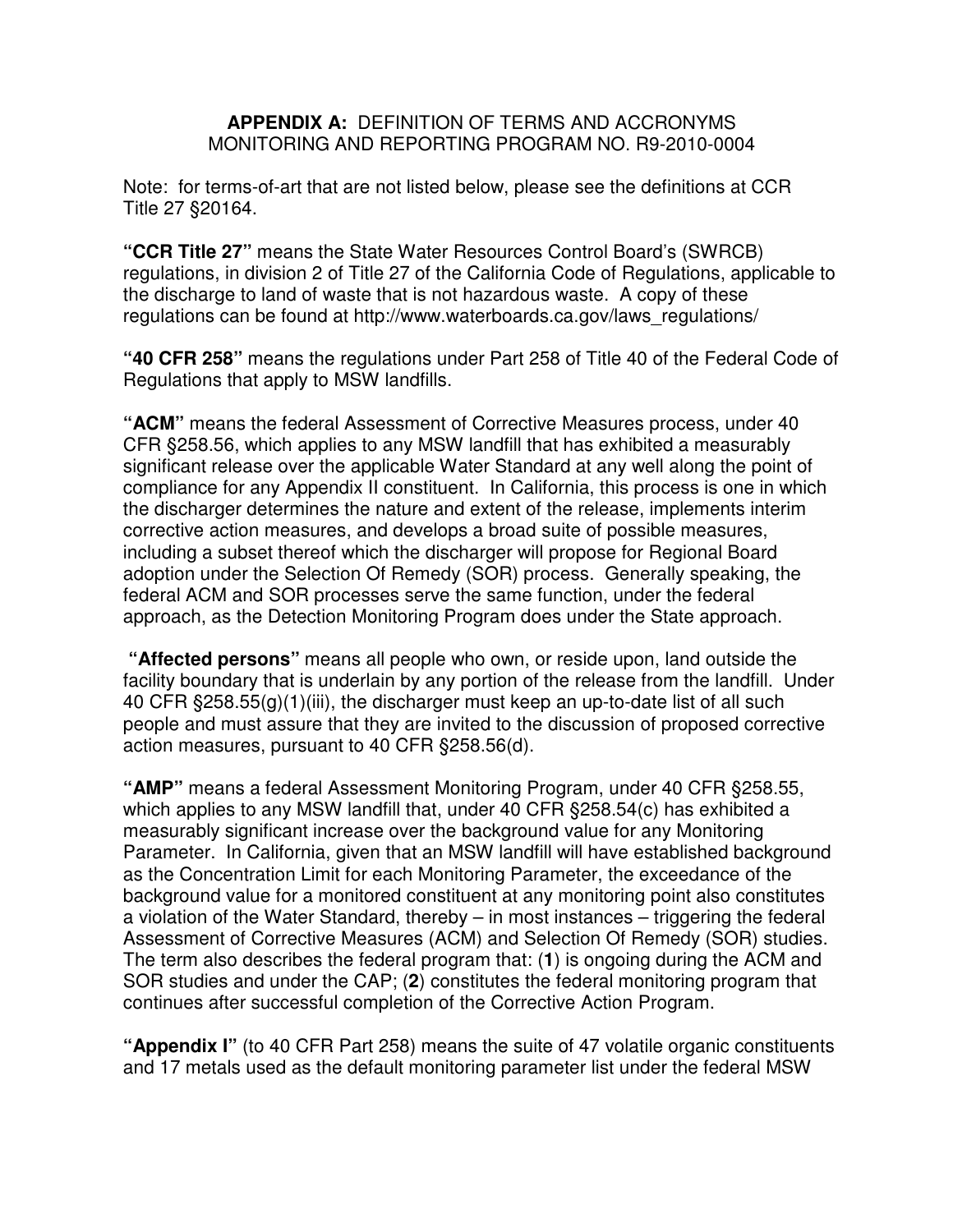landfill regulations (40 CFR §258.1 through §258.75). The listed constituents are a subset of those listed in Appendix II and are subject to monitoring and data analysis every six months. The Regional Board can adopt surrogates for the 17 metals, and can eliminate from the entire suite any constituent that it finds should not be released from the landfill or derived from such a release.

**"Appendix II"** (to 40 CFR Part 258) means the suite of 213 hazardous constituents used as the default constituent of concern list under the federal MSW landfill regulations (40 CFR §258.1 through §258.75). The listed constituents are subject to periodic scans, at selected compliance and background wells, either annually or, as adopted for this landfill, every five years. Constituents detected (trace level or higher) and verified in a retest sample become Monitoring Parameters. The Regional Board can eliminate from the entire suite any constituent that it finds could not be release from the landfill or derived from such a release.

**"Background"** when applied to a reference data set used in testing for a measurably significant indication of a release for a given well/MPar pair, means a suite of data which comes as close as possible to representing the data one would get, for that MPar at that well, if there were no release from the landfill.

**"Background well"** means a monitoring well whose purpose is to provide an indication, for each monitoring parameter (MPar) and monitored groundwater body, of the mean (or median) and variably one would expect in the MPar's concentration in that groundwater body in the absence of a release from the landfill. Such wells can be upgradient, side-gradient, or (in rare instances) far-downgradient of the landfill. Due to the nearly ubiquitous presence of geographic variation, intra-well comparisons have a greater statistical power than inter-well comparisons. Therefore, the purpose of this type of well is three-fold: (**1**) to validate that a compliance well's historical data, for a given MPar, can be used as the background data set for that well/MPar pair because the compliance well's historical data does not appear to reflect the presence of a release; (**2**) to identify the need to adjust the monitoring approach because of the arrival of waters affected by a release of that MPar from a source other than the landfill; and (**3**) to identify a condition in which an MPar is release from the landfill and migrates to this well in the unsaturated zone (e.g., volatile organic constituents carried by an expanding LFG release in the unsaturated zone).

**"California Nonstatistical Data Analysis Method (CNSDAM)"** means the test described in the M&RP for this landfill, for use jointly on all those MPars, at a given compliance well, whose applicable background data set exhibits trace level or higher concentrations in less than 10 percent of the data.

**"CAP"** means a Corrective Action Program that implements the SWRCB's requirements under CCR Title 27 §20430 and under SWRCB Resolution No. 93-62 which requires the Regional Board to apply any federal requirements, under 40 CFR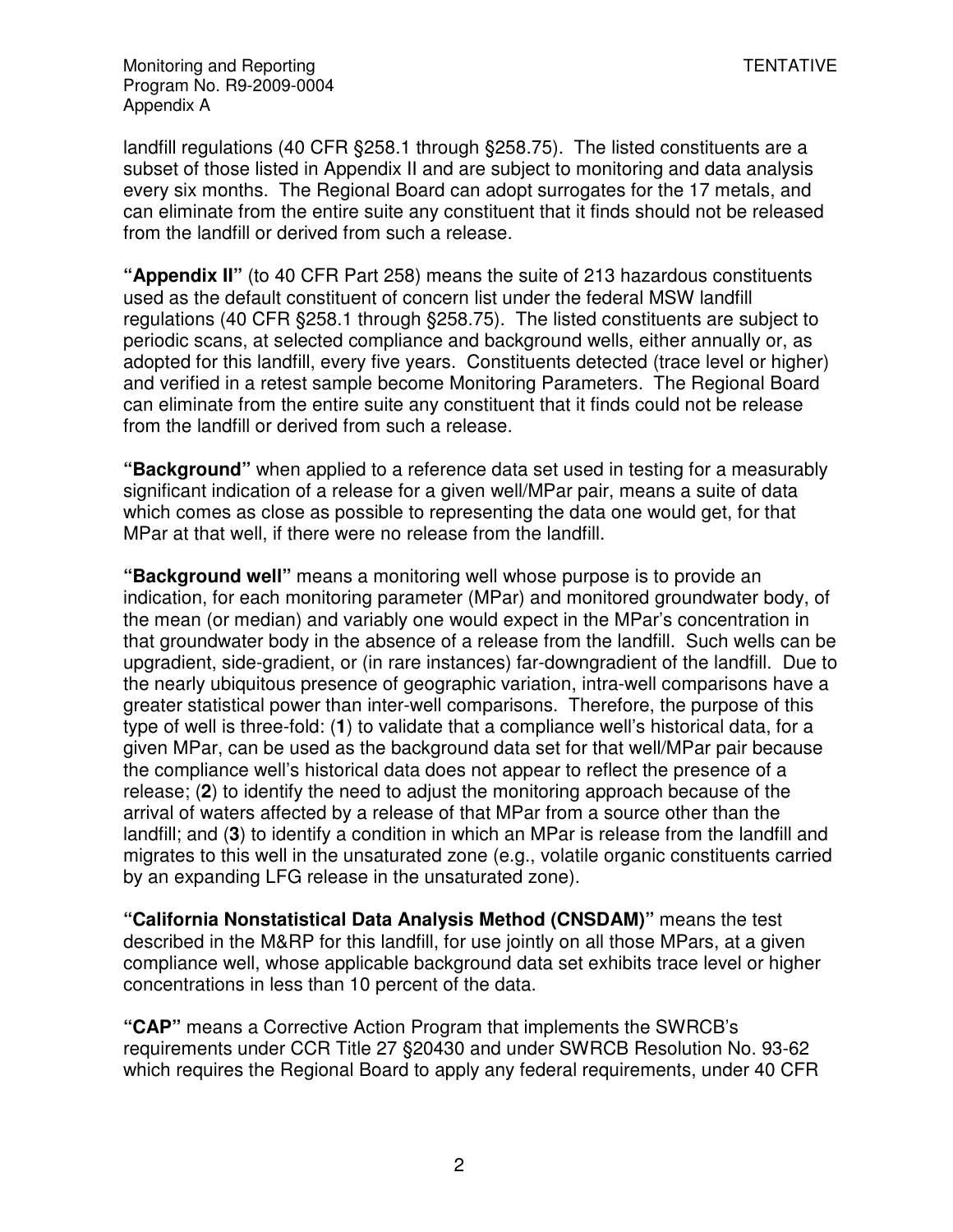§258.58 (federal Corrective Action Program), that are additional to, or are broader in scope than, the CCR Title 27 requirements.

**"Compliance well"** means any monitoring well named in the M&RP as a groundwater monitoring point to be used in detecting, or tracking, the release. The term does not include assessment wells that are used [under CCR Title 27 §20425(b) and 40 CFR §258.55(g)] to delineate the nature and extent of the release, unless the Regional Board specifically names such a well as a groundwater monitoring point in the M&RP.

**"Concentration limit"** is a part of the landfill's Water Standard and means the reference background data set, or reference concentration value, for a given constituent against which on compares current compliance well data to identify, in detection mode, the arrival of the release at a given well and to identify, in tracking mode, if the corrective action measures are bringing the landfill back into compliance with the Water Standard [for that monitoring parameter (MPar), in the portion of the aquifer sampled by that compliance well]. For compliance wells within the area affected by the release, this limit can be a single number, adopted by the Regional Board as a concentration limit greater than background (**CLGB**) under CCR Title 27 §20400(a)(3) through (h) and 40 CFR §258.55(I) for a given MPar involved in the release. Otherwise, this limit will be either the applicable background data set, for MPars that are readily detectable, or will be the method detection limit, for a constituent that exhibits trace level or higher values in less than 10 percent of the background data (i.e., an MPar that is subject to the California Nonstatistical Data Analysis Method at that compliance well).

**"Constituent of Concern (COC)"** is a part of the landfill's Water Standard and means the list of constituents that could be released from the landfill, including the foreseeable breakdown products of all such constituents. For the groundwater medium at an MSW landfill, this list much include all Appendix II constituents except for those that the discharger can show are not being mobilized in the landfill's leachate or, for VOCs only, in its produced gases (LFG). A constituent on this list becomes a monitoring parameter only after being detected (at trace level or above) and then verified by a well-specific retest in a periodic scan of compliance wells affected by the release.

**"Corrective action measure (CAM)"** means an active pr passive process (or installation) that the discharger implements or constructs to constrain a release, to eliminate its effects, or to prevent or minimize the release of additional waste from the landfill. The scope of the term includes **"interim CAM,"** which is applied before the adoption of the Corrective Action Program, and includes **"active CAM,"** which involves the induced movement of polluted water within the impacted aquifer (e.g., a pump-and-treat operation).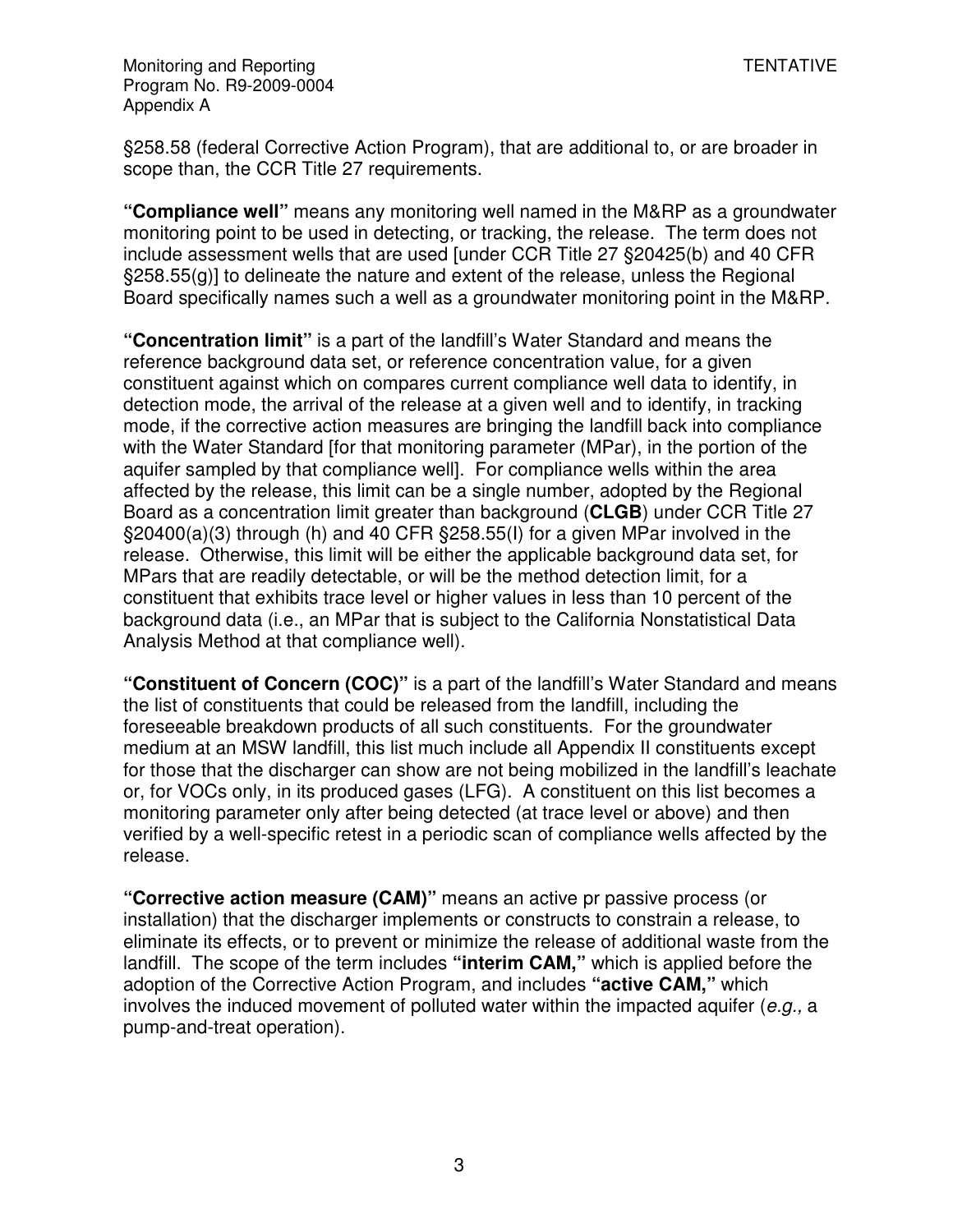**"Detect"** when applied to a scan of leachate or groundwater, means that the constituent for which the scan is conducted shows up at trace level or higher. For constituents of concern and monitoring parameters that are rarely detected in background, the term means analyses done using a laboratory analytical method that complies with CCR Title 27 §20415(e)(7).

**"Discrete retest"** means a particular means of validating a preliminary indication of a release, for a given compliance well and monitoring parameter (well/MPar) pair, whereby the discharger applies an approved data analysis method to two new samples for that well/MPar pair. The retest validates the preliminary indication if either or both of the retest samples triggers a measurably significant increase indication. The scope of the retest, at any given compliance well, is limited to only those MPars that gave a preliminary indication at that monitoring point.

**"Detection mode"** for a given compliance well and monitoring parameter (MPar) pair, means a state in which one tests for a measurably significant increase, for that monitoring parameter at that well, using an appropriate statistical or nonstatistical data analysis method. Once that well/MPar pair exhibits a measurably significant increase (including an initial indication verified by a discrete retest), it is monitored, thereafter, in "tracking mode" until the inception of the proof period, following successful completion of corrective action.

**"DMP"** means a Detection Monitoring Program that implements the SWRCB's requirements, under CCR Title 27 §20420 and under SWRCB Resolution No. 93-62, which requires the Regional Board to apply any federal MSW landfill requirements, under 40 CFR §258.54, that are additional to, or are broader in the scope than, the CCR Title 27 requirements.

**"EMP"** means an Evaluation Monitoring Program that implements the requirements under CCR Title 27 §20425, and under SWRCB Resolution No. 93-62, which requires the Regional Board to apply any applicable federal MSW landfill requirements under 40 CFR §258.55 through 258.57, that are additional to, or are broader in scope than, the CCR Title 27 requirements. This state program constitutes a stepping stone to a Corrective Action Program, in response to the landfill's having exhibited a measurably significant increase of a release or to its having exhibited physical evidence of a release [see CCR Title 27 §20385(a)(2 and 3)].

**"Existing Footprint"** (as capitalized) means the area of land, at an MSW landfill, that is covered by waste as of the date that landfill became subject to the federal regulations of 40 CFR Part 258, pursuant to §258.1 of that part.

 **"Inter-well comparison"** means a type of statistical or nonstatistical data analysis, applied to a given detection mode compliance well and monitoring parameter (well/MPar) pair, in which one compares current concentration data, for that MPar and well, with a suite of background data from the appropriate well(s) to determine if that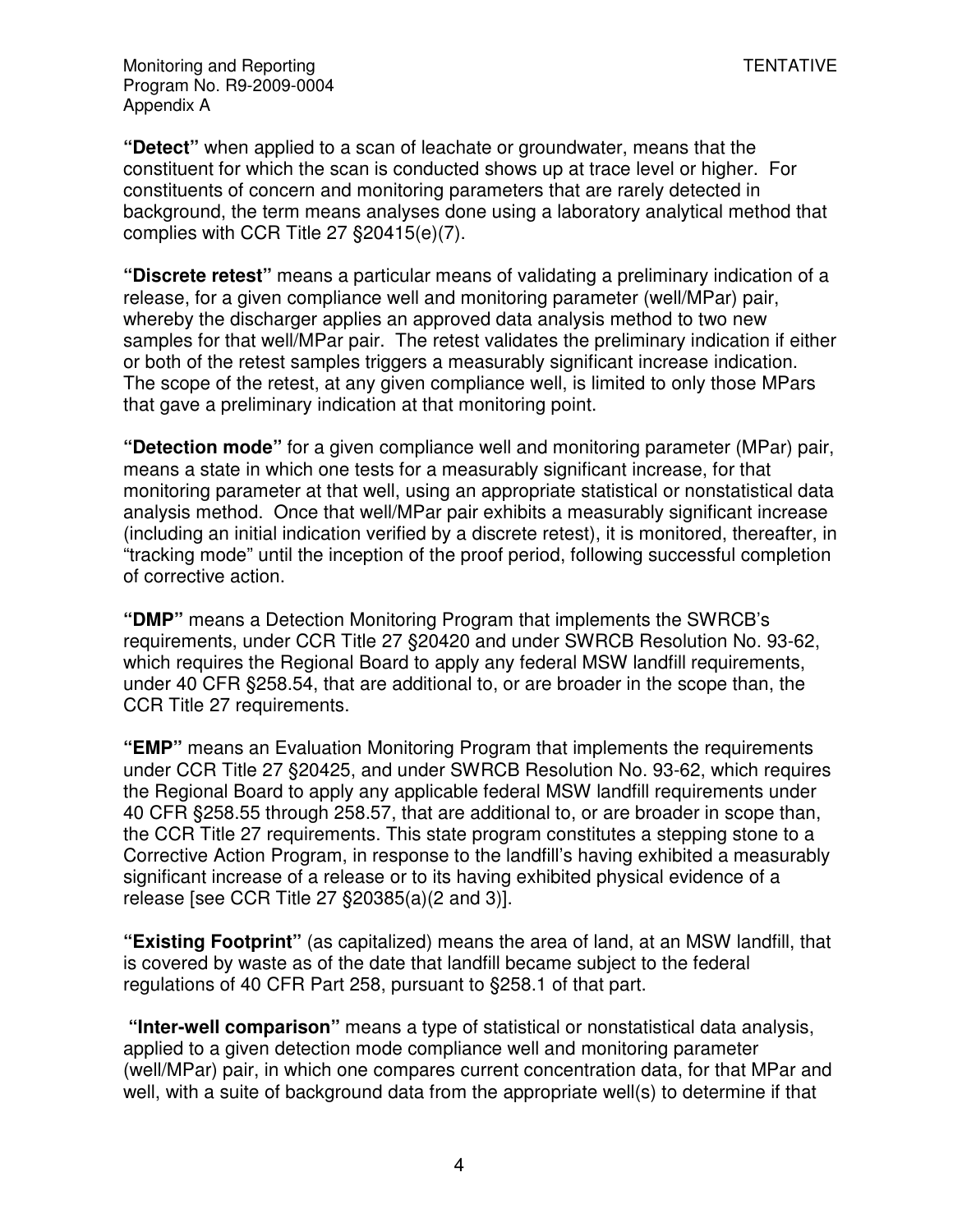MPar has produced a measurably significant increase at that well. Generally speaking, the use of upgradient background data tends to produce higher falsepositive and false-negative rates than the intra-well comparison approach, but is appropriate in those cases where it is not feasible to validate that a compliance well's own historical data reflects water quality in the absence of a release.

**"Intra-well comparison"** means a type of statistical or nonstatistical data analysis, applied to a given detection mode compliance well and monitoring parameter (well/MPar) pair, in which one compares current concentration data for that MPar, with a suite of background data consisting of selected historical data from that same well, to determine if that MPar has produced a measurably significant increase at that well. Typically, the use a compliance well's own historical data for an MPar, provides better statistical power (to identify a real release and to avoid producing false-positive indications) than does the inter-well comparison approach, but only in a case where it is reasonable to assume that the compliance well's own historical data does not reflect the presence of a release for that MPar.

**"LCRS"** means a functioning leachate collection and removal system (i.e., one that produces leachate).

**"LFG"** means landfill gas, including any volatile organic constituents.

**"M&RP"** means the Monitoring and Reporting Program that is an attachment to the waste discharge requirements (WDRs) (or other order) and that is incorporated by reference by the WDRs.

**"Method Detection Limit (MDL)"** means the minimum concentration of a substance that can be measured and reported with 99 percent confidence that the analyte's concentration is greater than zero, as defined in 40 CFR §136, Appendix B.

**"Measurably significant increase"** means a condition in which an appropriate data analysis method shows an initial indication of a release, for a given detection mode compliance well and monitoring parameter (well/MPar) pair, that is verified by a discrete retest (for that well and MPar).

**"Monitoring parameter (MPar)"** is a part of the landfill's Water Standard and means a list consisting of those constituents of concern (COCs) that are present at a detectable level (trace level or above) in ground or surface water affected by the release. This is the subset of all COCs that is subject to testing for a measurably significant increase, in detection mode, at all compliance wells. For groundwater, at a landfill with a functioning leachate collection and removal system (LCRS), this suite includes all Appendix II constituents that have been detected (at trace level or above) and verified in leachate and, subsequently, have been detected (at trace level or above) and verified in a COC-scan of groundwater at compliance wells affected by the release. For groundwater, at a landfill without a functioning LCRS, this suite includes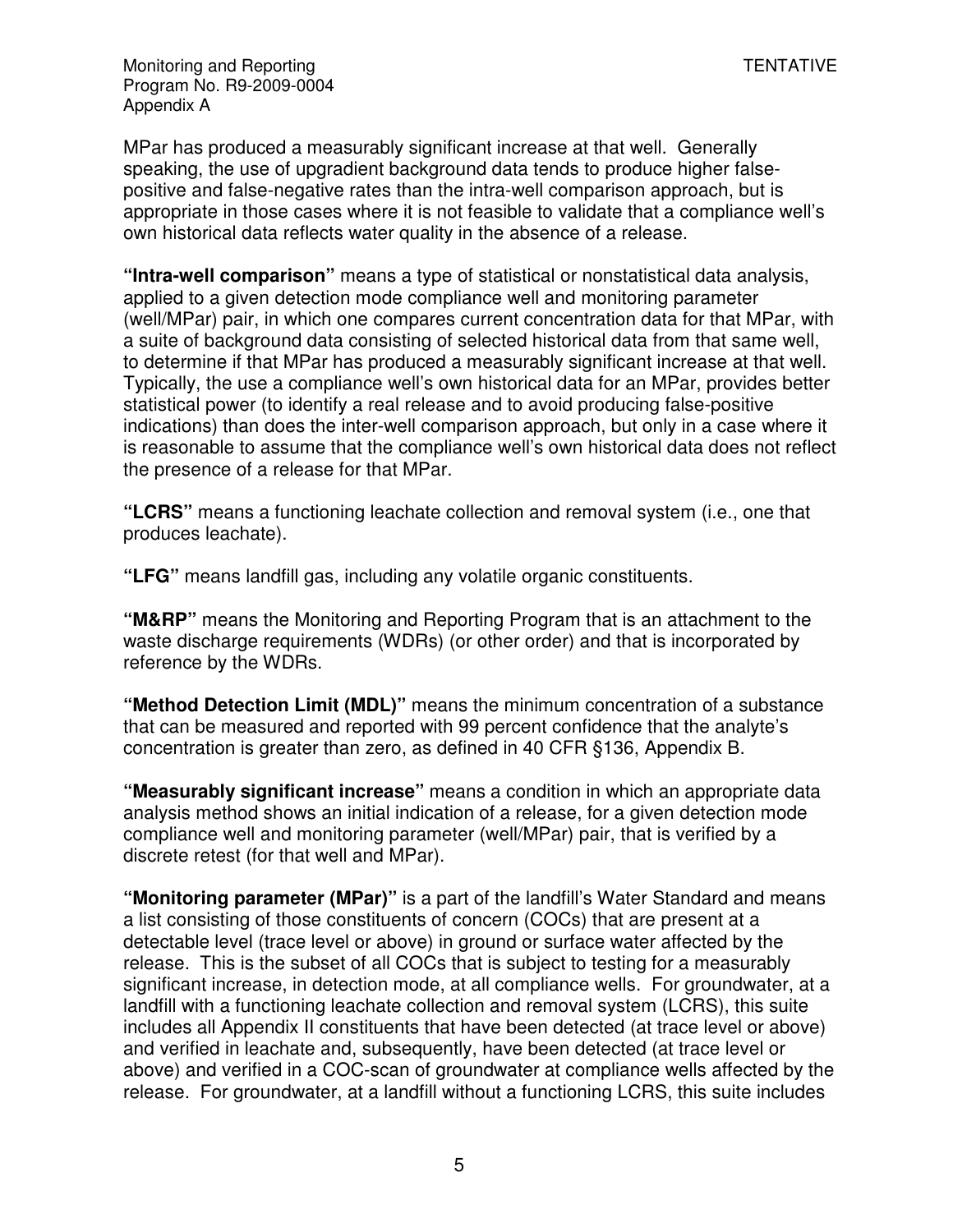all Appendix II constituents that have been detected (at trace level or above) and verified in a COC-scan of groundwater at any compliance well affected by the release.

**"Monitoring Point"** for any given monitored medium (surface water, groundwater, or the unsaturated zone), means a location, including any installed access device (e.g., well or lysimeter), that is named in the M&RP as a place where the discharger monitors that medium: (**1**) to detect the arrival of the release front for each monitoring parameter (MPar) that is in detection mode at that location; (**2**) to detect changes in the concentration of each MPar that is in tracking mode at that location; and (**3**) in a case where the location that is in tracking mode for most MPars that are involved in the release, to detect the presence at trace level or above, of any constituents of concern (COCs) that have not previously been detected in that medium (COCs newly detected and verified in that medium become MPars for that medium).

**"MSW landfill"** means any landfill that is subject to any portion of the federal regulations under 40 CFR §258 by virtue of having received municipal solid waste (household waste) at any time and having received any waste after October 9, 1991.

**"Operating record"** means the organized compendium of information about the landfill and facility that the discharger maintains and makes available to the public at a site approved by the Regional Board and/or Enforcement Agency and that contains a copy of each document submitted to, or received from, any State or local regulatory agency for purposes of obtaining or updating either the Facility Permit or the WDRs, demonstrating compliance with the California Environmental Quality Act, or complying (or demonstrating compliance) with any applicable requirements under 40 CFR §258.

**"Point of compliance (POC)"** is, for the ground-water medium, a part of the landfill's Water Standard and means a conceptual vertical surface that is located, in map view, along the hydraulically downgradient limit of waste placement at the landfill and that extends downward through the uppermost aquifer underlying the Unit. The federal MSW regulations require one of more groundwater monitoring points along this vertical surface to monitor the quality of groundwater passing it (see 40 CFR §258.51), whereas the Regional Board will name other groundwater monitoring points (not along this vertical surface) as needed to provide the earliest possible detection and measurement of a release [see CCR Title 27 §20415(b)(1)].

**"Practical quantitation limit (PQL)"** means the value established as a target value by USEPA that is the lowest concentration of a substance that can be consistently determined within +/- 20 percent of the true concentration by 75 percent of the laboratories tested in a performance evaluation study. Alternatively, if performance data are not available, the PQL for carcinogens is the method detection limit (MDL) multiplied by 5, and for noncarcinogens is the MDL multiplied by 10, These estimated PQLs are listed in Appendix II to 40 CFR §258. Generally, these are target values that may not reflect the constraints of matrix effects; therefore, the Regional Board requires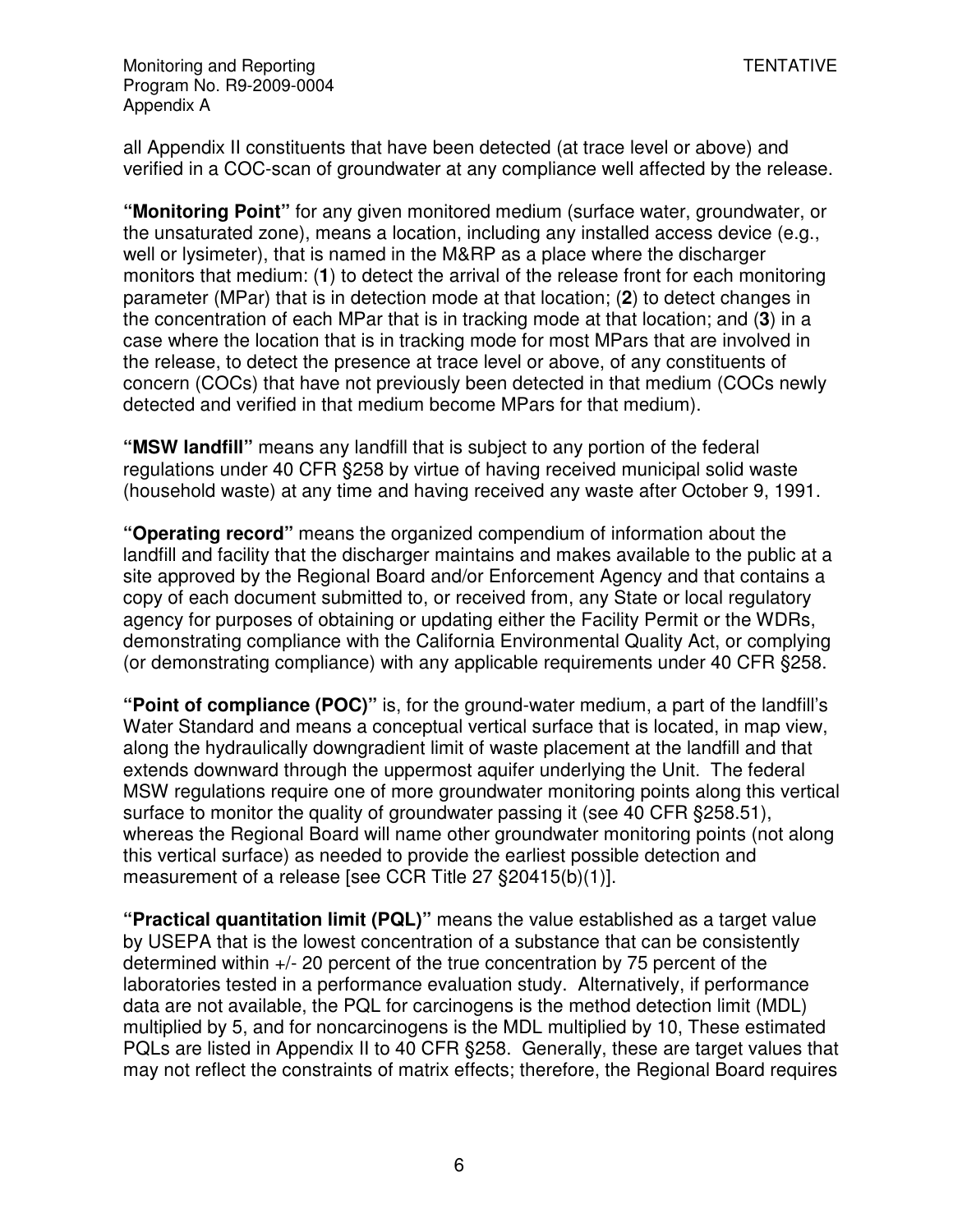the discharger to keep an up-to-date listing of the applicable laboratory-specific PQL and MDL estimates for each analyte on the constituent of concern list.

**"Release"** means the three-dimensional portion of the monitored medium (groundwater, surface water, or the unsaturated zone) comprised of all locations therein that are affected by one or more monitoring parameters that have migrated from the landfill to such an extent that a properly constructed monitoring point, at that location, would trigger a measurably significant increase over the applicable concentration limit, using an appropriate data analysis method meeting the requirements of CCR Title 27 §20415(e)(9) and a background data set sample size of 16 or more data points.

**"Retest"** when applied to a scan to detect the presence of an appropriate list of analytes in leachate, landfill gas, or groundwater (at an affected monitoring point), means taking a single additional sample from the indicating medium (or, for groundwater, the indicating monitoring point) to determine whether the initial detection for that analyte, is valid. When applied to the six-monthly monitoring effort for a given compliance well and monitoring parameter pair in detection mode, see "discrete retest."

**"Regional Board"** means the California Regional Water Quality Control Board, San Diego Region.

**"Sample size"** for a given compliance well and monitoring parameter (well/MPar) pair in detection mode, means the number of data points used to represent the variability of the background population or to represent the present compliance status of the MPar at that well, when applying an appropriate data analysis method.

**"Scan,"** means a determination as to whether any of a given list of constituents are detectable (at the trace level or above) in the monitored medium (typically leachate, groundwater, or landfill gas). The term includes both the initial measurement and, for a newly detected constituent, the results of the single retest sample. To identify a newly detected constituent, the constituent must be detected (at trace level or above) and then verified by being detected in the single sample retest. When applied to leachate or landfill gas, the term indicates a way of determining which Appendix II constituents should be included in the landfill's the COC list (once detected and verified, a constituent is added permanently to the COC list). When applied to groundwater, the term indicates a way of determining which Appendix II constituents should be included in the landfill's MPar list (once detected and verified at any given compliance well or background well, a constituent is added permanently to the MPar list).

**"SOR"** means a federal Selection Of Remedy study, under 40 CFR §258.57, which applies to any MSW landfill that has exhibited a measurably significant release over the applicable Water Standard at any well along the Point of Compliance for any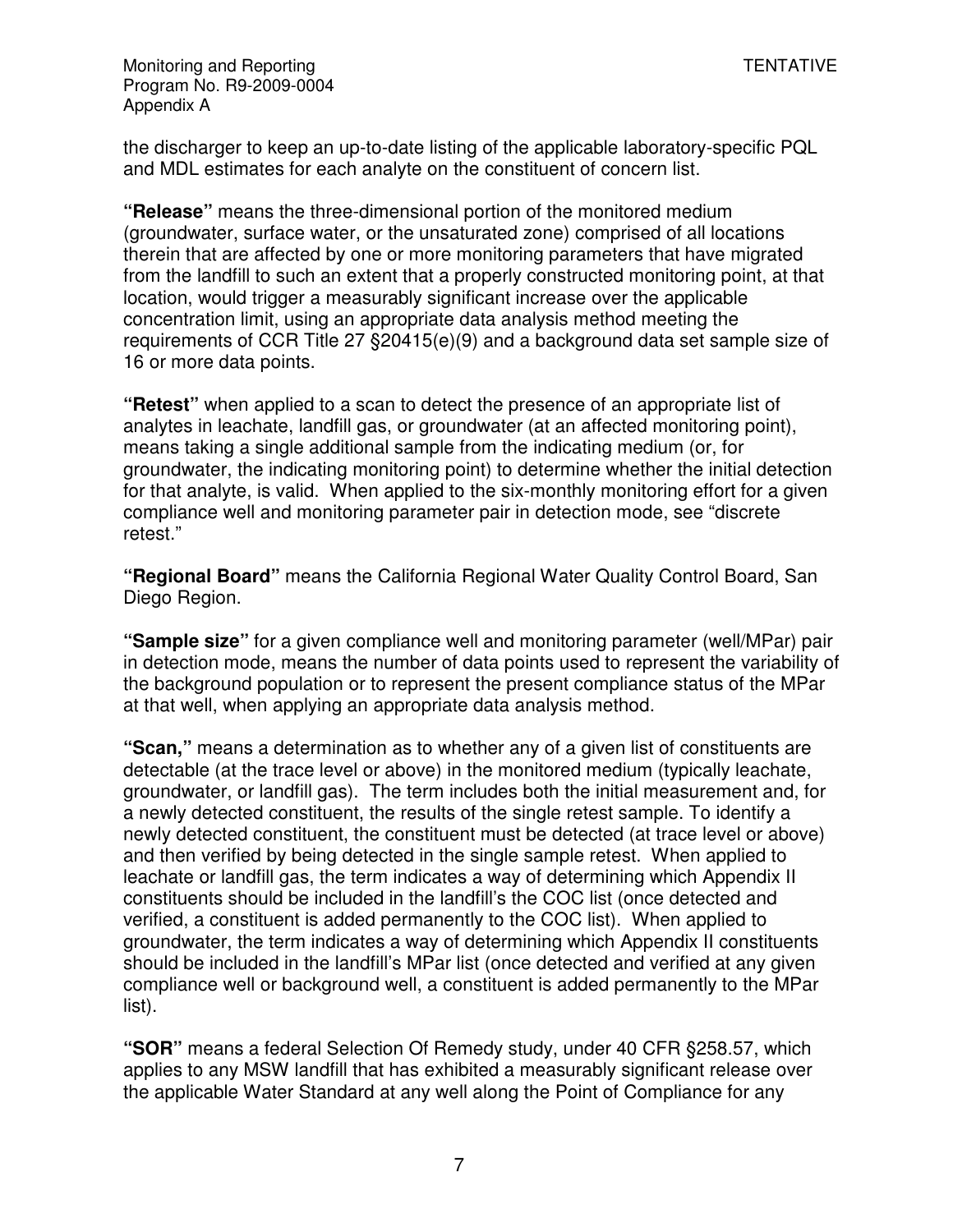Appendix II constituent. In California, this process is one in which the Regional Board, in the presence of any affected persons and other interested parties, considers all relevant factors and adopts a suite of corrective action measures – developed during the Assessment of Corrective Measures (ACM) study – which the discharger will apply during the CAP to remediate the effects of the release. Generally speaking, the studies serve the same function, under the federal approach, as the Evaluation Monitoring Program does under the State approach.

**"SW-846"** means the laboratory analytical guidance document published by the USEPA.

**"SWRCB"** means the State Water Resources Control Board.

**"SWRCB Resolution No. 93-62"** means the order the SWRCB adopted in 1993 as State Policy for Water Quality Control (has the force of regulation) that applies to all MSW landfills and requires a composite liner for all portions of the landfill outside of its Existing Footprint, with rare exceptions, and requires the Regional Board to apply any requirement of 40 CFR §258 that is missing from, or broader in scope than, the SWRCB's landfill requirements under CCR Title 27.

**"Tracking mode"** for a given compliance well and monitoring parameter (well/MPar) pair, means a state in which there has already been a measurably significant increase (for that MPar at that well) such that the focus has changed from detecting the release to tracking it. In this mode, one keeps an up-to-date concentration versus time plot used in the six-monthly report validating the effectiveness of the corrective action measures (CAMs) – required under CCR Title 27 §20430(h) – to demonstrate either that current CAMs are effectively remediating the release or to identify the need for proposing additional/changed CAMs under CCR Title 27 §20430(i or j) and 40 CFR §258.58(b). A well/MPar pair in this mode remains in this mode until the inception of the proof period following successful completion of corrective action.

 **"VOC"** means any of the volatile organic constituents that can be identified in a water or leachate sample under USEPA Method 8260 (see SW-846). The USEPA lists a subset of 47 such constituents in its Appendix I default monitoring parameter list (see Appendix I to 40 CFR §258).

**"Water quality protection standard (Water Standard)"** means the multi-part system by which the discharger determines the compliance status of the landfill, with respect to the release of waste constituents. For each monitored medium, the term includes: the constituent of concern (COC) list and the monitoring parameter (MPar) list (i.e., the subset of COCs that are detectable in that medium); the concentration limit for each MPar at each monitoring point; the monitoring point (for the groundwater medium, these are the compliance wells); and, for the groundwater medium, the point of compliance. A violation of this standard occurs whenever a COC that is detectable in that medium (i.e., an MPar) produces a measurable significant increase over its